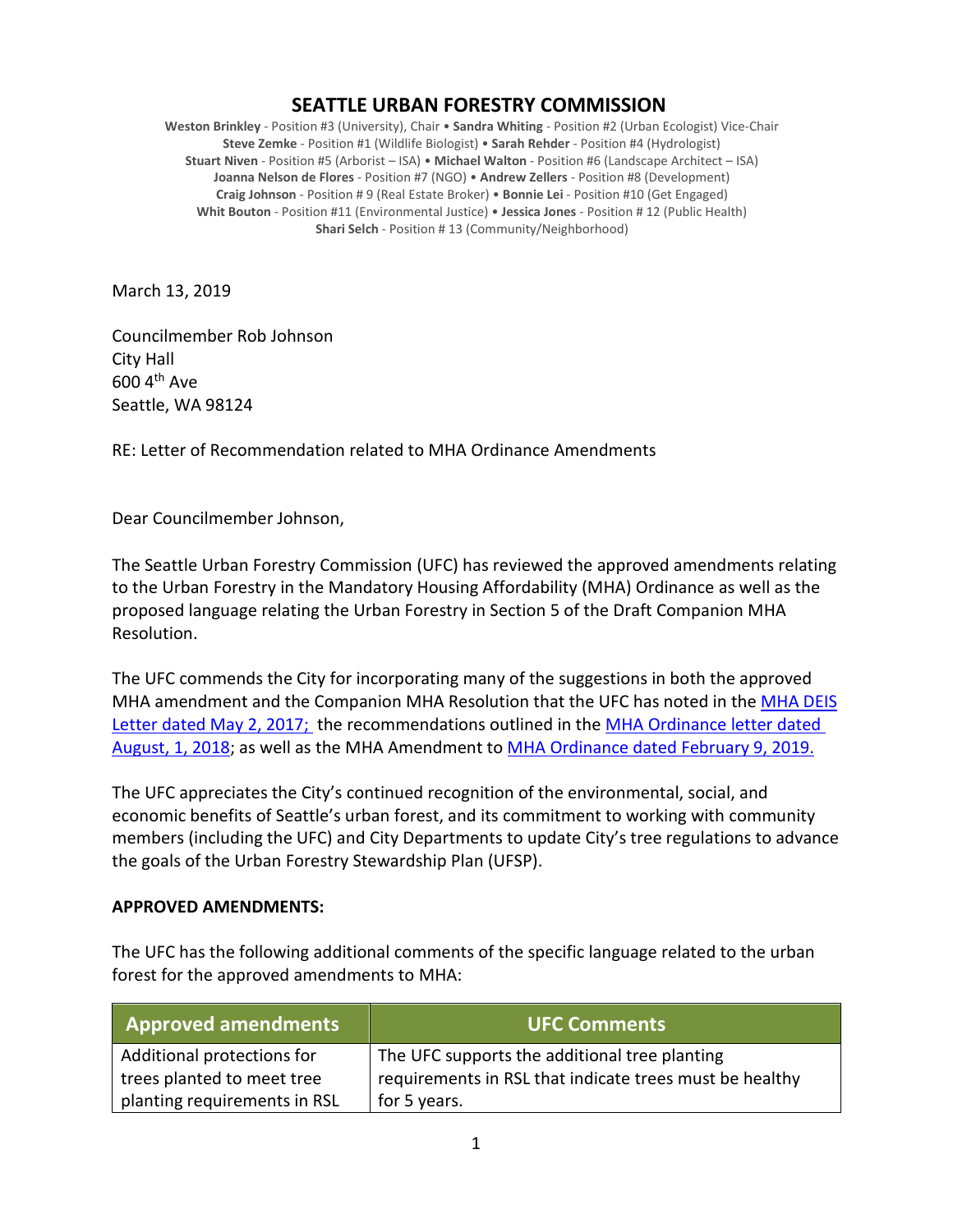| <b>Approved amendments</b>                                                                                           | <b>UFC Comments</b>                                                                                                                                                                                                                                                                                                                                                                                                                         |
|----------------------------------------------------------------------------------------------------------------------|---------------------------------------------------------------------------------------------------------------------------------------------------------------------------------------------------------------------------------------------------------------------------------------------------------------------------------------------------------------------------------------------------------------------------------------------|
| Increased tree planting<br>requirements in RSL zones to<br>achieve a 33% tree canopy<br>cover target                 | Per guidance outlined in UFC letter dated August 31,<br>2018, lot-specific tree canopy cover targets are<br>problematic, complicated, and not effective on a single-<br>lot scale. The current amendment based on a set ratio<br>and point system of "1 tree point per 500 sf of lot area" is<br>an alternative way to achieve the goal of tree<br>preservation and tree planting but should not be<br>conflated with canopy cover targets. |
| Creation of a new fee-in-lieu<br>option for satisfying tree<br>planting requirements in RSL                          | The UFC commends this effort and looks forward to<br>working with Council on the development of this rule and<br>its inclusion in the Tree Protection Ordinance update as<br>well as its expansion to all zones in Seattle.                                                                                                                                                                                                                 |
| Require arborists working<br>with the City to be certified<br>by the International Society<br>of Arboriculture (ISA) | The UFC supports this amendment.                                                                                                                                                                                                                                                                                                                                                                                                            |

## **PROPOSED RECOMMENDATIONS:**

All of the recommendations in section 5 of the Draft Companion MHA Resolution were supported by the UFC's [letter dated August 31, 2018.](http://www.seattle.gov/Documents/Departments/UrbanForestryCommission/FinalIssuedDocuments/Recommendations/ADOPTEDLetterTreeOrd083118.pdf) While the UFC appreciates these recommendations being addressed in a Draft Companion MHA Resolution, there is nothing in the Companion Resolution that recommends the approval of the updated Tree Ordinance, which the UFC feels is the most critical step for implementing these recommendations. The UFC would propose the section 5 of the Draft Companion MHA Resolution be rewritten as follows (new language noted in green/italics):

*To pass an updated Tree Ordinance that includes the following:* 

- a. Retaining protections for exceptional trees and expanding the definition of exceptional trees.
- b. Creating a permitting process for the removal of significant trees, defined as trees 6" in diameter at breast height or larger.
- c. Adding replacement requirements for significant tree removal.
- d. Simplifying tree planting and replacement requirements.
- *e. Establishing tree removal limits in single-family zones to two per year.*
- f. *Implementing the fee in-lieu option for all tree replacement in all zones across the city.*
- g. Tracking tree removal and replacement throughout Seattle.
- h. Providing adequate funding to administer and enforce tree regulations.

Thank you for the continued effort to support the urban forest. The UFC would appreciate being involved further regarding implementation of the approved MHA amendments focused on trees as